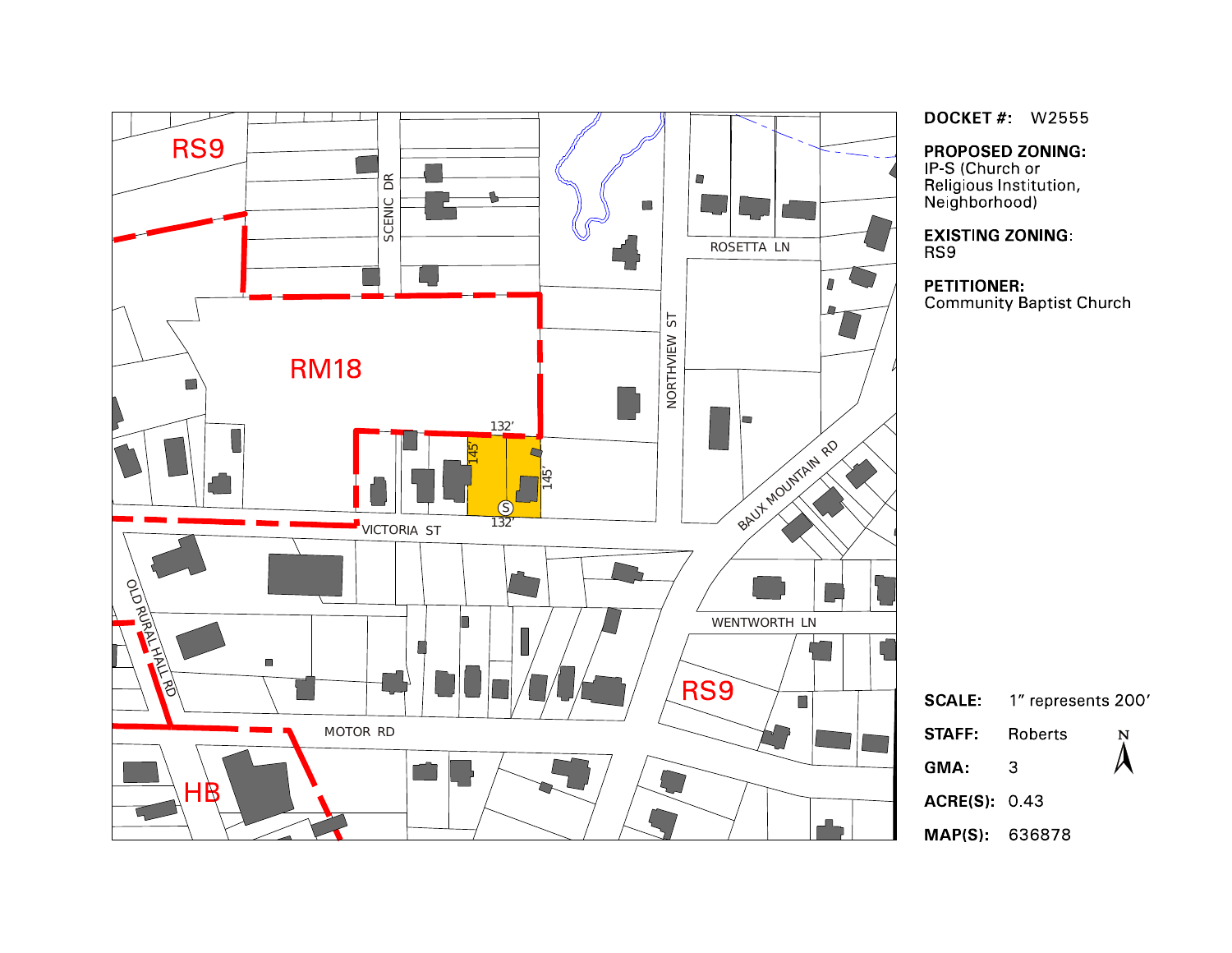June 19, 2002

Community Baptist Church c/o Melvin Frazier 4616 Baux Mountain Road Winston-Salem, NC 27105

#### RE: ZONING MAP AMENDMENT W-2555

Dear Mr. Frazier:

The attached report of the Planning Board to the Board of Aldermen is sent to you at the request of the Aldermen. You will be notified by the City Secretary's Office of the date on which the Aldermen will hear this petition.

Sincerely,

A. Paul Norby, AICP Director of Planning

pc: City Secretary's Office, P.O. Box 2511, Winston-Salem, NC 27102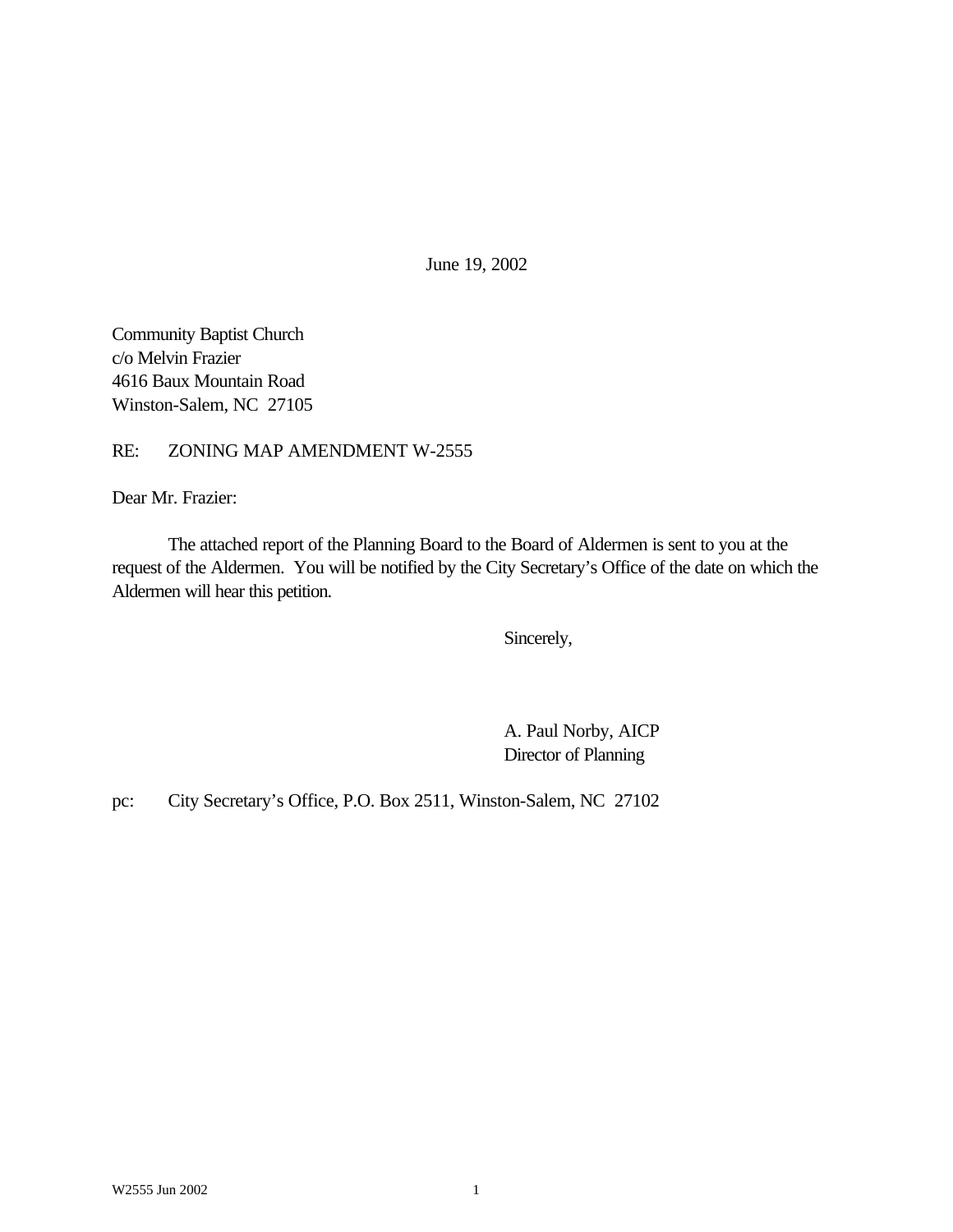### **ACTION REQUEST FORM**

**DATE**: June 19, 2002 **TO**: The Honorable Mayor and Board of Aldermen **FROM**: A. Paul Norby, AICP, Director of Planning

## **BOARD ACTION REQUEST**:

Request for Public Hearing on zoning map amendment of Community Baptist Church

**SUMMARY OF INFORMATION**:

Zoning map amendment of Community Baptist Church from RS-9 to IP-S (Church or Religious Institution, Neighborhood): property is located on the north side of Victoria Street west of Baux Mountain Road (Zoning Docket W-2555).

### **PLANNING BOARD ACTION**:

| <b>MOTION ON PETITION: APPROVAL</b> |                  |
|-------------------------------------|------------------|
| FOR:                                | <b>UNANIMOUS</b> |
| <b>AGAINST:</b>                     | <b>NONE</b>      |
| <b>SITE PLAN ACTION:</b>            | <b>CONFORMS</b>  |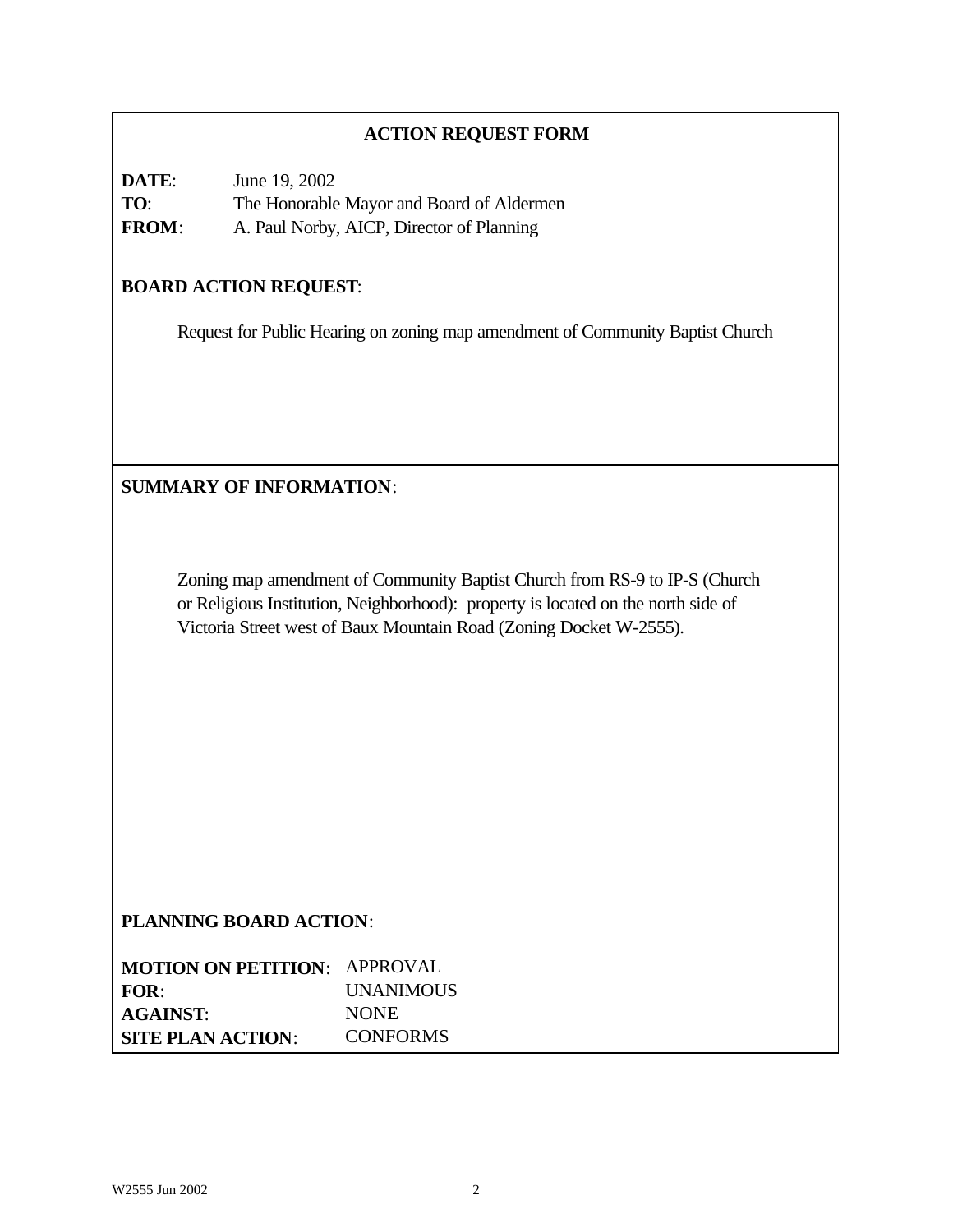#### CITY ORDINANCE - SPECIAL USE

Zoning Map Amendment of Community Baptist Church, Docket W-2555

AN ORDINANCE AMENDING THE WINSTON-SALEM CITY ZONING ORDINANCE AND THE OFFICIAL ZONING MAP OF THE CITY OF WINSTON-SALEM, N.C.

\_\_\_\_\_\_\_\_\_\_\_\_\_\_\_\_\_\_\_\_\_\_\_\_\_\_\_\_\_\_\_\_\_

BE IT ORDAINED by the Board of Aldermen of the City of Winston-Salem as follows:

Section 1. The Winston-Salem City Zoning Ordinance and the Official Zoning Map of the City

of Winston-Salem, N.C. are hereby amended by changing from RS-9 to IP-S (Church or Religious

Institution, Neighborhood) the zoning classification of the following described property:

Tax Block 3008, Tax Lots 38B and 39B

Section 2. This Ordinance is adopted after approval of the site plan entitled Community Baptist

Church and identified as Attachment "A" of the Special Use District Permit issued by the Board of

Aldermen the \_\_\_\_\_\_\_ day of \_\_\_\_\_\_\_\_\_\_\_\_\_\_\_\_\_\_, to Community Baptist Church.

Section 3. The Board of Aldermen hereby directs the issuance of a Special Use District Permit

pursuant to the Zoning Ordinance of the *Unified Development Ordinances* for a development to be known as Community Baptist Church. Said Special Use District Permit and site plan with associated documents are attached hereto and incorporated herein.

Section 4. This Ordinance shall be effective from and after its adoption.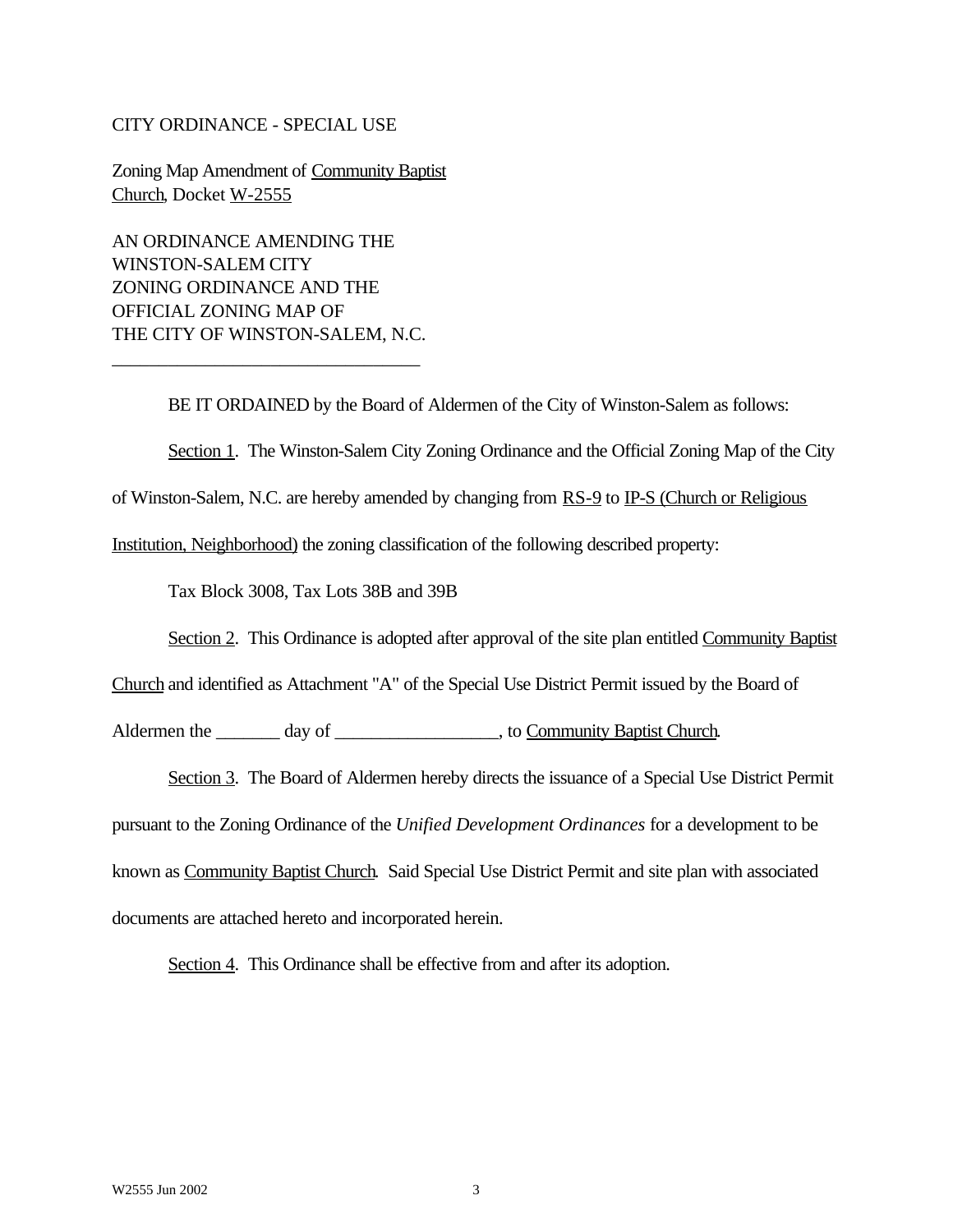### CITY - SPECIAL USE DISTRICT PERMIT

#### SPECIAL USE DISTRICT PERMIT

Issued by the Board of Aldermen

of the City of Winston-Salem

The Board of Aldermen of the City of Winston-Salem issues a Special Use District Permit for the site shown on the site plan map included in this zoning petition of Community Baptist Church, (Zoning Docket  $W-2555$ ). The site shall be developed in accordance with the plan approved by the Board and bearing the inscription: "Attachment A, Special Use District Permit for IP-S (Church or Religious Institution, Neighborhood), approved by the Winston-Salem Board of Aldermen the day of \_\_\_\_\_\_\_\_\_\_\_\_\_\_\_\_\_\_\_\_, 20\_\_\_\_\_" and signed, provided the property is developed in accordance with requirements of the IP-S zoning district of the Zoning Ordinance of the *Unified Development Ordinances*, the Erosion Control Ordinance, and other applicable laws, and the following additional conditions be met:

#### PRIOR TO THE ISSUANCE OF GRADING PERMITS

a. Developer shall have a storm water management study submitted for review by the Public Works Department of the City of Winston-Salem. If required, an engineered storm water management plan shall be submitted and approved by the Public Works Department of the City of Winston-Salem.

#### C **OTHER REQUIREMENTS**

a. Streetyard and bufferyard trees shall be of a large variety as defined in UDO Section 3- 4.10.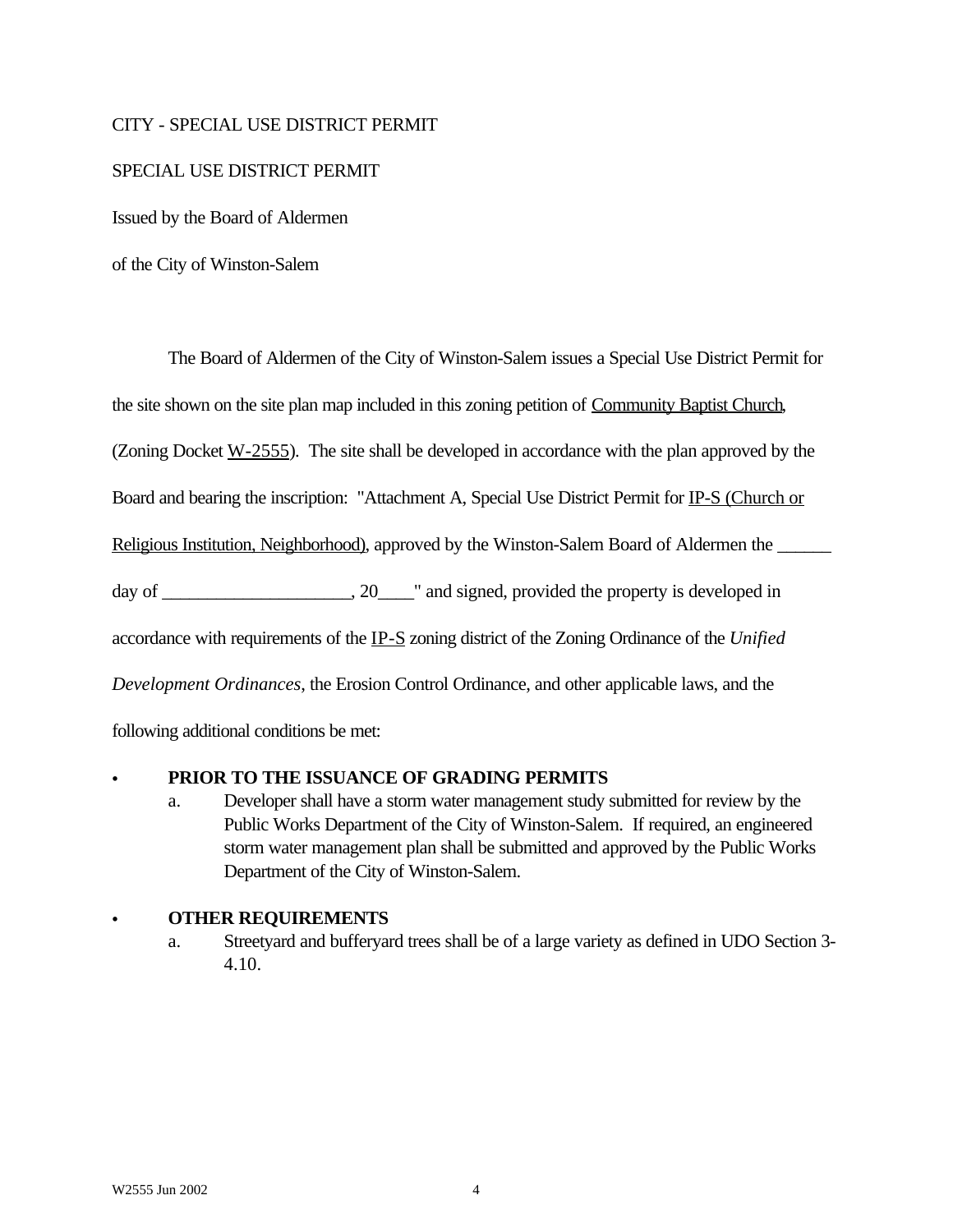### **ZONING STAFF REPORT**

**DOCKET #** W-2555 **STAFF:** Gary Roberts

Petitioner(s): Community Baptist Church Ownership: Same

#### **REQUEST**

| From: | RS-9 Residential Single Family District; minimum lot size 9,000 sf                     |
|-------|----------------------------------------------------------------------------------------|
| To:   | IP-S Institutional and Public District (Church or Religious Institution, Neighborhood) |

Both general and special use district zoning were discussed with the applicant(s) who decided to pursue the zoning as requested.

Acreage: 0.43 acre

#### **LOCATION**

Street: North side of Victoria Street west of Baux Mountain Road Jurisdiction: City of Winston-Salem. Ward: Northeast.

#### **SITE PLAN**

Proposed Use: Institutional parking lot. Parking: Proposed: 37 spaces; Bufferyard Requirements: Type I adjacent to RM-18 and type II adjacent to RS-9. Vehicular Use Landscaping Standards Requirements: UDO standards apply.

#### **PROPERTY SITE/IMMEDIATE AREA**

Existing Structures on Site: Site is undeveloped. Adjacent Uses:

| North - | Undeveloped property zoned RS-18.   |
|---------|-------------------------------------|
| East -  | Undeveloped property zoned RS-9.    |
| South - | Single family residence zoned RS-9. |
| West -  | Single family residence zoned RS-9. |

#### **GENERAL AREA**

Character/Maintenance: Single family homes and two churches in good maintenance. Development Pace: Slow.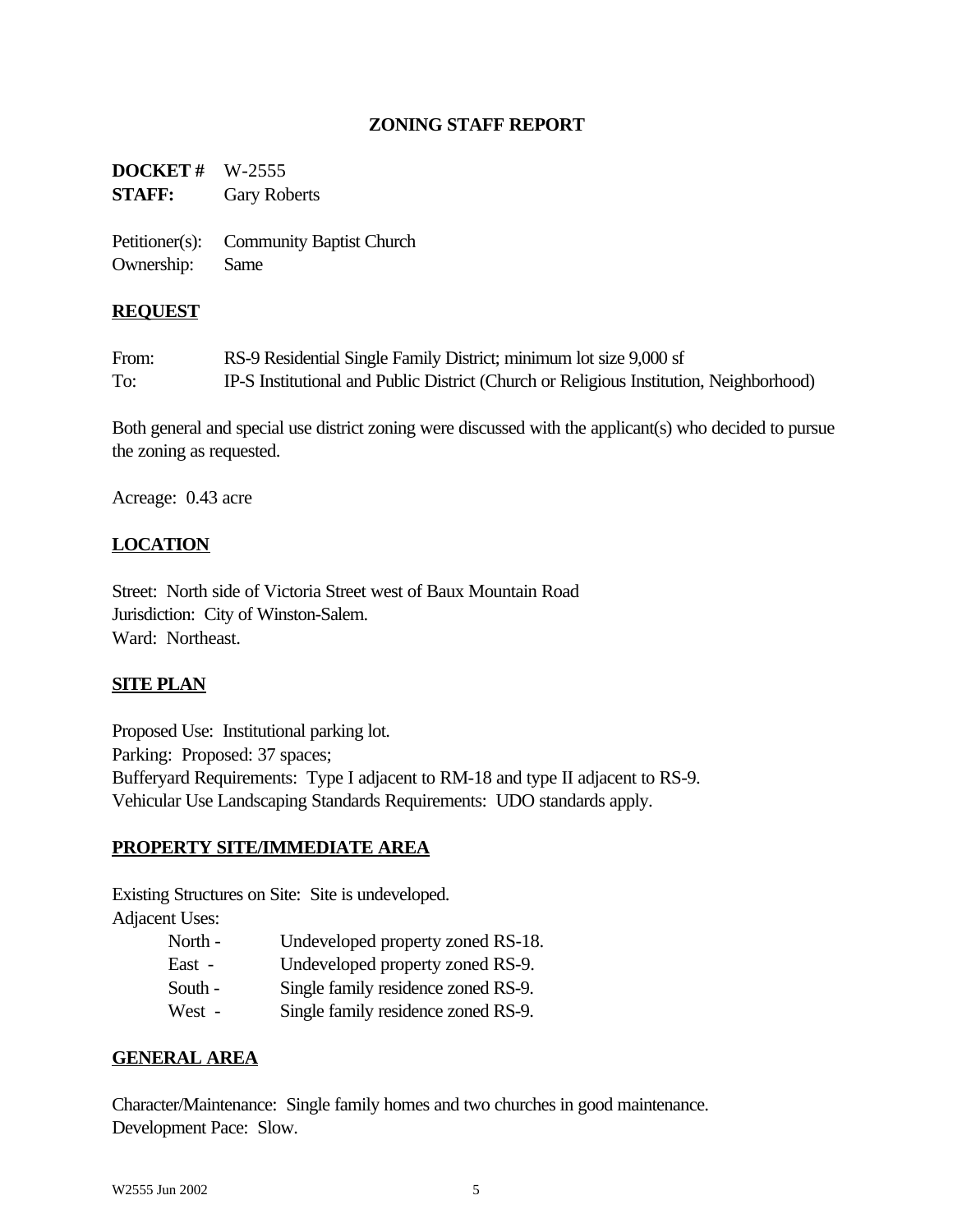### **PHYSICAL FEATURES/ENVIRONMENTAL REVIEW**

Impact on Existing Features: Site has already been graded. Topography: Property slopes moderately downward from the south to the north. Vegetation/habitat: Site is completely graded. Water Supply Watershed: Site is not within the boundaries of a water supply watershed.

### **TRANSPORTATION**

Direct Access to Site: Victoria Street Baux Mountain Road. Street Classification: Local Road Major Thoroughfare. Average Daily Traffic Count/Estimated Capacity at Level of Service D (Vehicles per Day): Baux Mountain Road between Old Rural Hall Road and Northern Beltway = 2,900/16,100 Trip Generation/Existing Zoning: RS-9 0.43 x 43,560/9,000 = 2 units x 9.57 (SFR Trip Rate) = 19 Trips per Day Trip Generation/Proposed Zoning: IP-S (No trips rates available for parking lots). Sidewalks: None. Transit: Route 9 along Old Rural Hall Road, Baux Mountain Road and Motor Road. Bike: Route 19, Baux Mountain Connector, along Baux Mountain Road.

### **HISTORY**

Relevant Zoning Cases:

- 1. W-2209; RS-9 to RM-8-S; (Child Day Care Center; Family Group Home B; and Residential Building, Single Family); approved March 2, 1998; 2.29 acres; southeast corner of Old Rural Hall Road, Baux Mountain Road and Opportunity Road, 1,600 feet south of current site; Planning Board and staff recommended approval.
- 2. W-2406; RS-9 to MH; approved August 7, 2000; 0.30 acre; north side of Motor Road, east of Baux Mountain Road, 800 feet southeast of current site; Planning Board and staff recommended approval.
- 3. W-2062; RS-9 to HB-S (Day Care Center; and Parking, Commercial); withdrawn at the July 11, 1996 Planning Board meeting; 1.3 acres; south side of Motor Road between Old Rural Hall Road and Baux Mountain Road, 500 feet southwest of current site; Planning staff recommended approval.

### **CONFORMITY TO PLANS**

GMP Area (*Legacy*): Suburban Neighborhoods (GMA 3). Relevant Comprehensive Plan Recommendation(s): None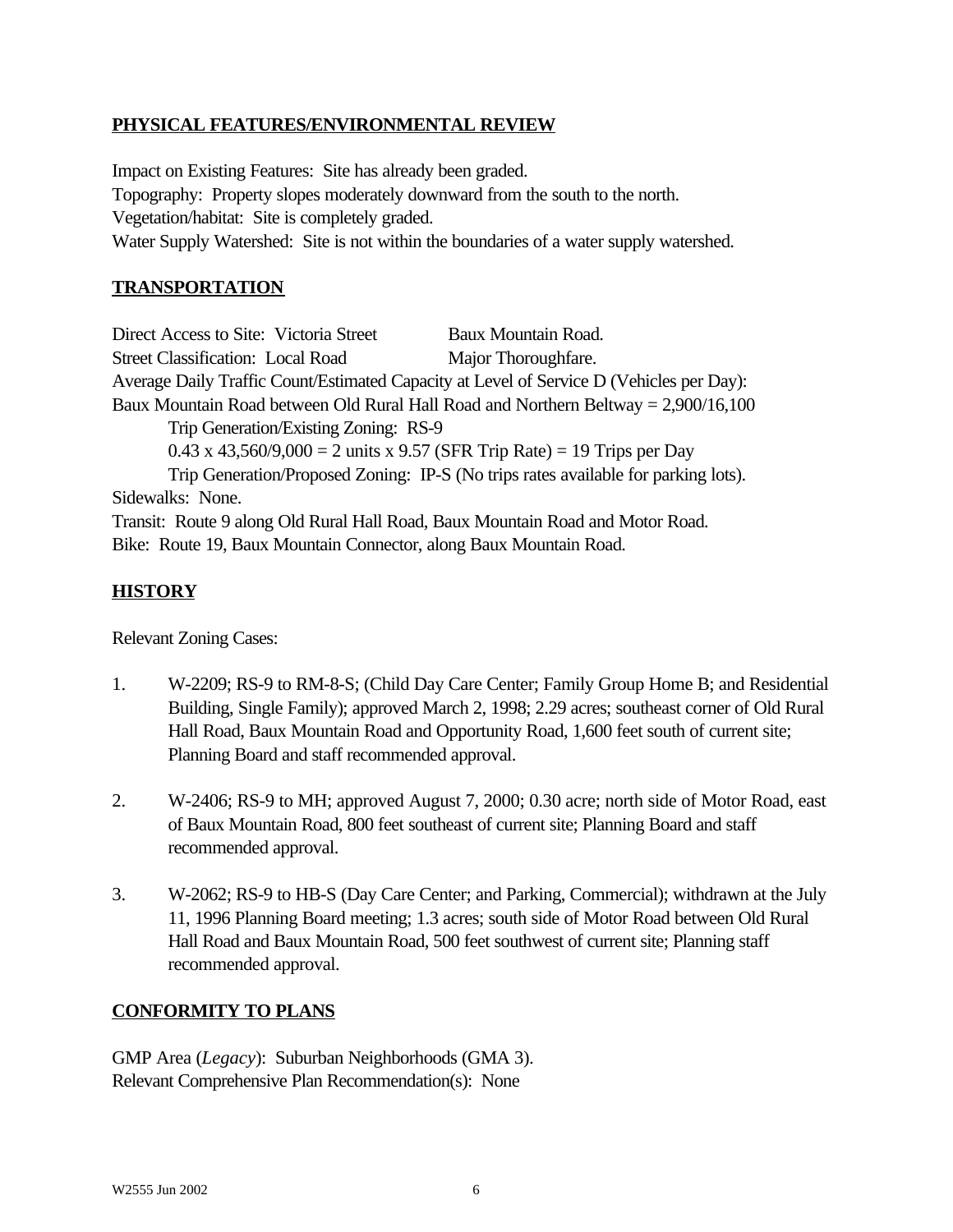Area Plan/Development Guide: *Carver Road/Ogburn Station Development Guide* (adopted in 1991).

Relevant Development Guide Recommendation(s): The "Land Use Plan" (Map 6 on page 17 of the Development Guide) indicates that the subject property should be developed/remain for lowdensity, single-family residential uses (0-5 units/acre).

## **ANALYSIS**

The subject request is to rezone 0.43 acre on the north side of Victoria Street from RS-9 to IP-S in order to allow the installation of a 37 space institutional parking lot. The lot would serve the Community Baptist Church which is located approximately 200 feet to the southeast on the southwest corner of Baux Mountain Road and Victoria Street. The subject site is now unimproved and has recently been graded.

The general character of the surrounding neighborhood is single family residential. A 4.15 acre undeveloped tract of RM-18 borders the northern boundary of the subject property.

The current site plan is for a parking lot only, and the proposed use of a neighborhood sized church, (less than 600 seats), establishes what the parking could be used for. Although the area plan calls for the site to remain single family residential, neighborhood churches are permitted in all of the single family zoning districts. Staff recommends approval.

### **FINDINGS**

- 1. The proposed rezoning would allow for the construction of a 37 space institutional parking lot.
- 2. The *Carver Road/Ogburn Station Development Guide* recommends that the subject property should be developed/remain for low-density, single-family residential uses (0-5 units/acre).
- 3. The proposed institutional parking lot is generally compatible with the surrounding uses.

### **STAFF RECOMMENDATION**

### Zoning: **APPROVAL.**

Site Plan: Staff certifies that **the site plan meets all code requirements**, and recommends the following conditions:

### C **PRIOR TO THE ISSUANCE OF GRADING PERMITS**

a. Developer shall have a storm water management study submitted for review by the Public Works Department of the City of Winston-Salem. If required, an engineered storm water management plan shall be submitted and approved by the Public Works Department of the City of Winston-Salem.